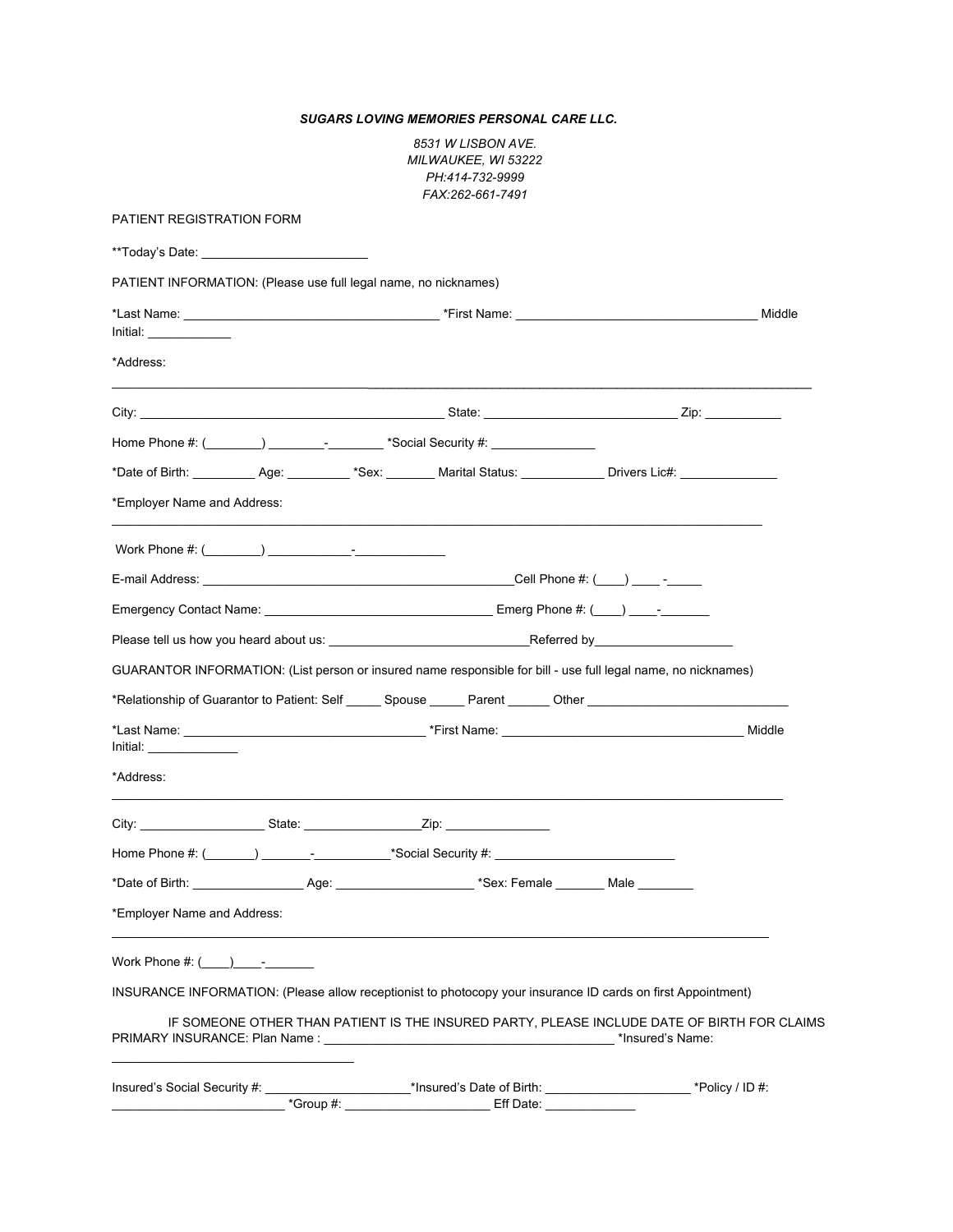## *SUGARS LOVING MEMORIES PERSONAL CARE LLC.*

*8531 W LISBON AVE. MILWAUKEE, WI 53222 PH:414-732-9999 FAX:262-661-7491*

| SECONDARY INSURANCE: Plan Name : _____________________ |  |  |                                                                                                                |  |  |  |
|--------------------------------------------------------|--|--|----------------------------------------------------------------------------------------------------------------|--|--|--|
|                                                        |  |  |                                                                                                                |  |  |  |
|                                                        |  |  |                                                                                                                |  |  |  |
|                                                        |  |  | *Policy / ID #: ____________________*Group #: _______________________________* Eff Date: _____________________ |  |  |  |
| Claims Address & Phone:                                |  |  |                                                                                                                |  |  |  |
|                                                        |  |  |                                                                                                                |  |  |  |

\*REQUIRED FIELDS-PLEASE COMPLETE FOR BILLING. \*ATTACH COPY OF INSURANCE CARDS.

Please read and sign back of form.

SUGARS LOVING MEMORIES PERSONAL CARE LLC. New Pt Reg Form Dec 2016